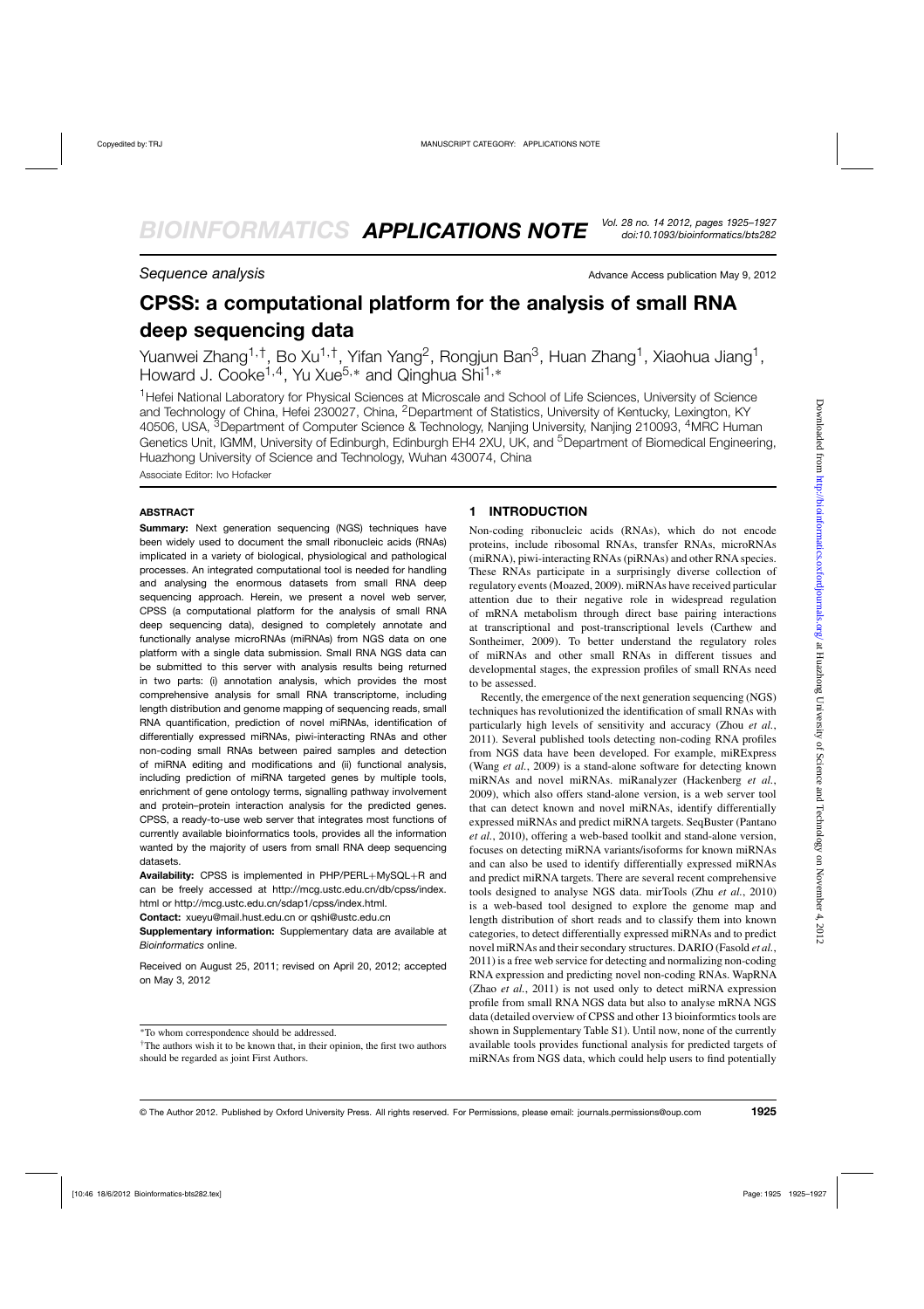

**Fig. 1.** The summary results of CPSS (details are shown in http://mcg.ustc. edu.cn/db/cpss/download/6818289109/result\_index.html)

candidate genes/pathways for further experimental or computational studies. Thus, a comprehensive and systematic tool, integrating most features of previous tools with functional analysis for predicted targets of miRNAs from NGS data, is still needed.

Herein, we present a novel and free web server, CPSS, which integrates most functions of currently available bioinformatics tools (Supplementary Table S1 and Supplementary Fig. S1). By using CPSS, small RNA NGS data can be analysed systematically in one platform after a single submission of data by integration of annotation and functional analysis of novel and/or differentially expressed miRNAs. CPSS generates an analysis report including: (i) annotation analysis, which provides a comprehensive analysis for small RNA transcriptome, such as length distribution and genome mapping of sequencing reads, small RNA annotation, prediction of novel miRNAs, identification of differentially expressed miRNAs, piRNAs and other non-coding small RNAs between paired samples and detection of miRNAediting and modifications and (ii) functional analysis, which provides the functional analysis of miRNAs, e.g. predicting miRNA target genes by multi-tools, enriching gene ontology (GO) terms, performing signalling pathways and analysing protein–protein interaction (PPI) for the predicted genes (Fig. 1).

# **2 WORKFLOW**

CPSS provides an easy-to-use interface, allowing users to conveniently analyse the data of small RNA transcriptome from NGS techniques. Users submit the input data in FASTA format or FASTA files compressed in \*.gz format, and the FASTA format (\*.fa) files can be transformed from the raw data, which contain unprecedented amounts of reads generated by Illumina Genome Analyzer, 454 FLX instrument or SOLiD<sup>TM</sup> system. The overall workflow of CPSS is shown in Supplementary Figure S2. First, the remaining clean sequences in FASTA format filtered above are classified into several categories, i.e. miRNA, piRNA, other non-coding small RNAs, mRNA, genomic repeats, etc. Then, the sequences that can be mapped to the reference genome but cannot be assigned to any of the referred annotations are used to predict novel miRNAs using mireap (http://sourceforge.net/projects/ mireap) or miRDeep (Friedlander *et al.*, 2008), and their secondary structures are predicted by RNAfold (http://rna.tbi.univie.ac.at/). The potential target genes will be predicted for the most abundant novel/known miRNAs from one sample and for all the differentially expressed miRNAs from two paired samples automatically by eight miRNA target prediction tools. For functional analysis of miRNAs, the predicted targets are mapped to the GO annotation dataset (Ashburner *et al*., 2000) and used to extract the enriched GO processes using the Fisher's exact test (enrichment ratio >2 and *P*<0.01). Then, the genes in the enriched GO processes are matched to the signal pathway annotation datasets from KEGG (Kanehisa *et al*., 2010) and PPI annotation dataset from String (Jensen *et al.*, 2009). (The details of algorithm for every step are presented in Supplementary Material.) CPSS is ready-to-use for most users without the need to change any of the default analysis parameters. However, users can also modify most of the parameters according to their advanced requirements. The final results are presented to users as graphic summary in a browser (Fig. 1) and detailed results are saved in a \*.gz file that can be downloaded from the server.

Currently, CPSS is able to handle the data from either one or two samples on a centralized platform and can complete a job within 0.5– 3 h, depending on data size, species and selection of parameters. This server displays the status of a job and sends a reminder email to users when the job is done. Users can retrieve the analysis results from the stored jobs with a unique ID generated randomly by the server for each job. Most strikingly, the annotation and functional analysis of novel and/or differentially expressed miRNAs from small RNA NGS data can be completed in one platform, CPSS, after a single submission of data.

# **2.1 Case studies**

To evaluate the performance of CPSS, several small RNA sequencing data from our laboratory are tested. First, one sample from human ovary was uploaded to CPSS (Zhang *et al.*, 2011). Standard protocols were used for small RNA preparation and Illumina sequencing. In total, 8 721 844 clean reads were generated for the sample. According to the workflow, we filtered and annotated them using currently available databases (Supplementary Table S2). Massively parallel pyrosequencing generated 11 966 289 non-redundant sequences from the human ovary, and 260 predicted novel miRNAs were detected (Supplementary Fig. S3A). All the annotation and analysis were completed in 30 min and the detailed results are available from CPSS (Download ID =  $6818289109$ ). Second, two samples of small RNA sequencing data from testes of Spo11 knockout and wild-type mice were tested. Following the workflow, all the small RNA sequences were also filtered and annotated using CPSS based on the currently available databases, and the significant differentially expressed miRNAs and piRNAs between the samples were detected and functional analysis for them was completed (Supplementary Fig. S3B) within 1 h (Download ID  $= 713628095$ . The differential expression of these miRNAs and piRNAs (these miRNAs and piRNAs expressed differentially based on both total read counts and most abundant unique tag) was further validated by real-time polymerase chain reaction (PCR) (details in Supplementary Methods), and a strong correlation for miRNA levels was detected between deep sequencing and real-time PCR